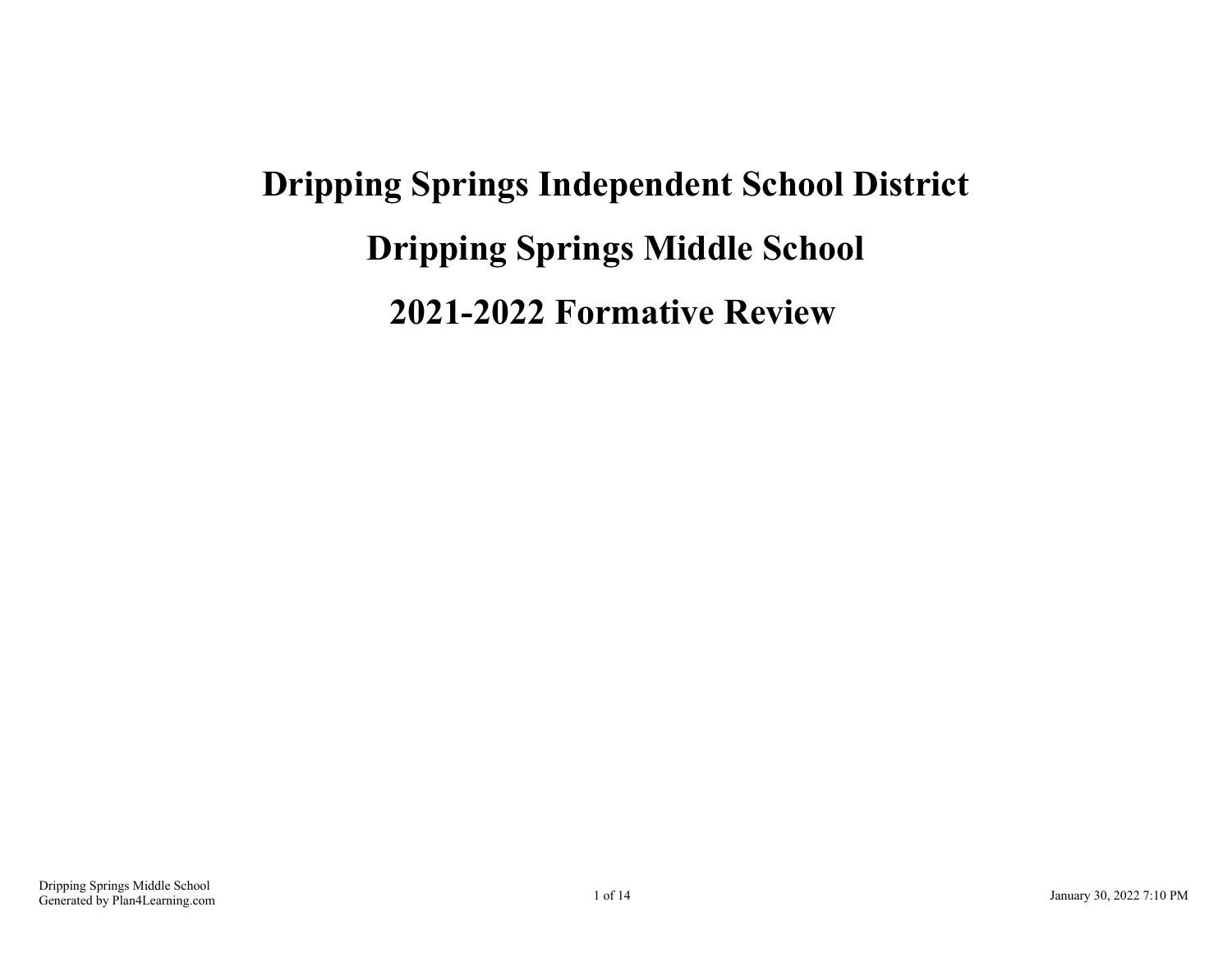## **Mission Statement**

*We partner with students, parents, and the community to provide a personal and exceptional education for every student.*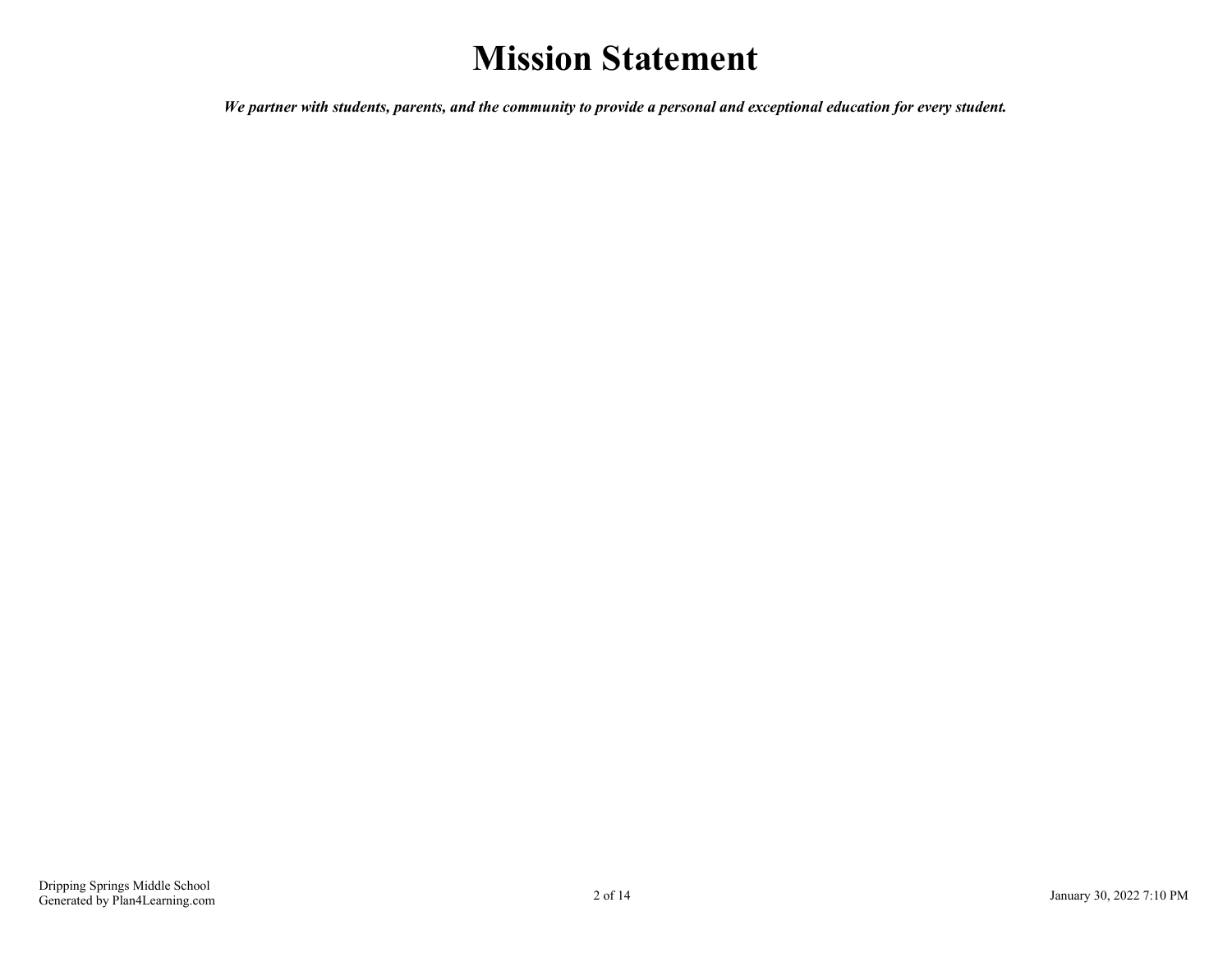## **Table of Contents**

| Goals                                                                                                                                                                                                                                                                                                                                                |  |
|------------------------------------------------------------------------------------------------------------------------------------------------------------------------------------------------------------------------------------------------------------------------------------------------------------------------------------------------------|--|
| Goal 1: Student Achievement: DSISD Life Changers will holistically and strategically develop and support the academic growth of all students.                                                                                                                                                                                                        |  |
| Goal 2: Staff Quality, Recruitment, and Retention: Support the vision and mission of the district by placing a Life Changer in every position.                                                                                                                                                                                                       |  |
| Goal 3: School Culture, Communication, and Compliance: All students will be educated in a safe environment that promotes collaborative and positive communication<br>within the organization that effectively and efficiently manages operational, programmatic, and fiscal compliance.                                                              |  |
| Goal 4: Social-Emotional, Mental, and Health Wellness: DSISD will support and enhance students' social and emotional skills, attitudes, relationships, academic<br>performance, and perceptions of classroom and school climate through comprehensive social-emotional/counseling and health wellness programs designed to address<br>student needs. |  |
| Goal 5: Parent Engagement: DSISD will increase parent engagement and stakeholder involvement at both the campus and district level by making families feel welcomed<br>through building meaningful connections and increased communication throughout the district and on all campuses.                                                              |  |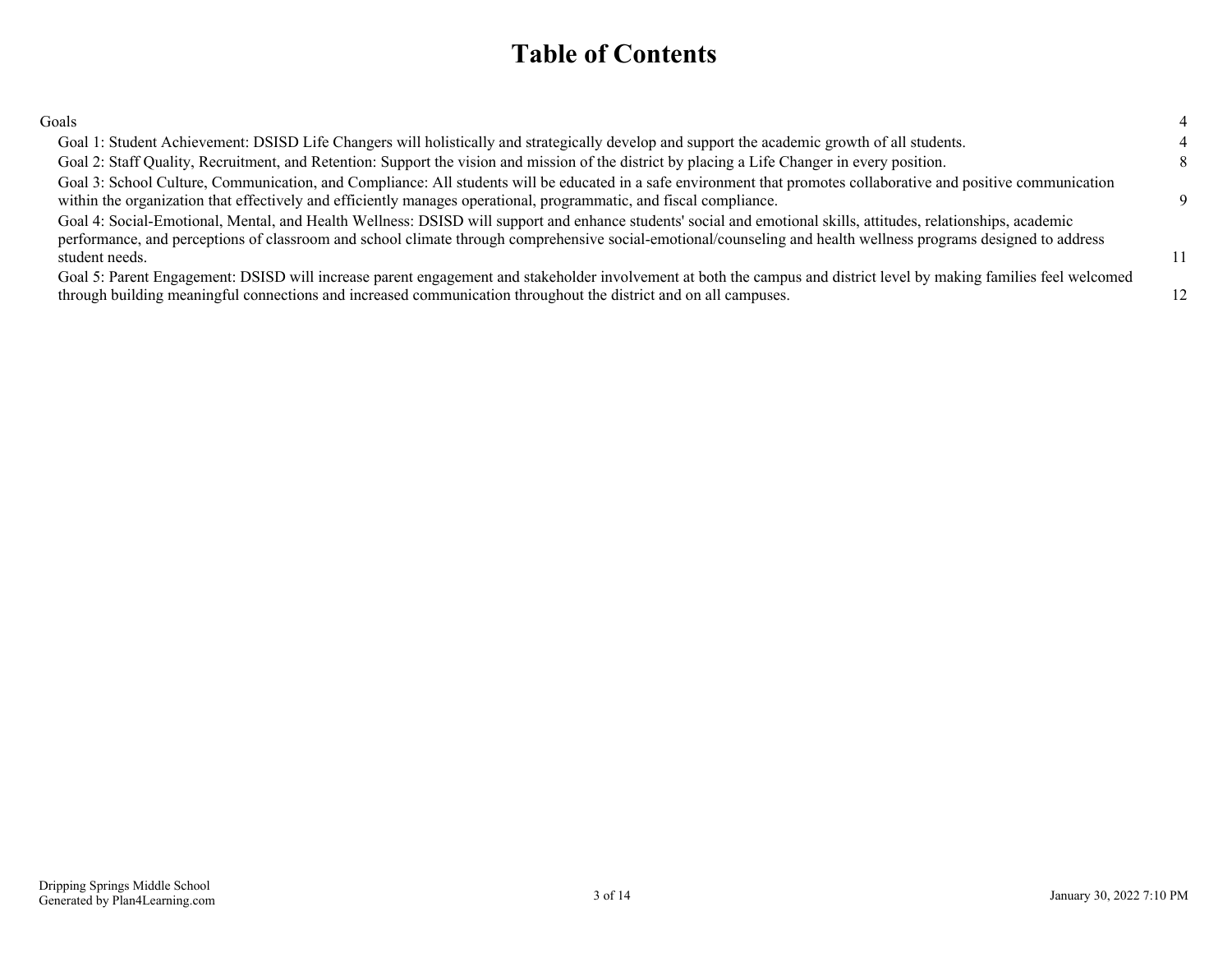## **Goals**

<span id="page-3-0"></span>**Goal 1:** Student Achievement:

DSISD Life Changers will holistically and strategically develop and support the academic growth of all students.

**Performance Objective 1:** Students will demonstrate growth from previous years as measured by multiple data sources.

**Evaluation Data Sources:** STAAR/EOC/TELPAS/MAP/DRA/CLI Engage/TPRI/Tejas Lee/TX KEA/Common Formative Assessments/Attendance/Course Completion/Professional Learning Opportunities/

**Summative Evaluation:** Significant progress made toward meeting Objective

| <b>Strategy 1 Details</b>                                                                                                                                                | <b>Reviews</b>   |                  |      |                  |
|--------------------------------------------------------------------------------------------------------------------------------------------------------------------------|------------------|------------------|------|------------------|
| <b>Strategy 1:</b> Instruction: The campus will provide TEKS based, evidence-based, instructional resources, instructional                                               |                  | Formative        |      | <b>Summative</b> |
| planning, professional development, and instructional technology across all subject areas. The campus utilizes a purposeful<br>master schedule to provide team planning. | <b>Sept</b>      | <b>Nov</b>       | Mar  | May              |
| Strategy's Expected Result/Impact: Teachers will meet at least bi-weekly in professional learning communities<br>(PLC) to analyze student data to guide instruction.     | 50%              | 100%             | 100% |                  |
| <b>Staff Responsible for Monitoring: Campus Principal</b>                                                                                                                |                  |                  |      |                  |
| <b>Strategy 2 Details</b>                                                                                                                                                |                  | <b>Reviews</b>   |      |                  |
| <b>Strategy 2:</b> Reading/Writing/ELA: Provide daily literacy opportunities that build rigor and independent reading skills.                                            | <b>Formative</b> |                  |      | <b>Summative</b> |
| Strategy's Expected Result/Impact: Artifacts will demonstrate daily literacy opportunities for students.                                                                 | <b>Sept</b>      | <b>Nov</b>       | Mar  | May              |
| <b>Staff Responsible for Monitoring: Assistant Principal, Principal</b>                                                                                                  | 30%              | 100%             | 100% |                  |
| <b>Strategy 3 Details</b>                                                                                                                                                |                  | <b>Reviews</b>   |      |                  |
| <b>Strategy 3:</b> Math: Provide daily opportunities that promote reasoning and support productive problem-solving in Math.                                              |                  | <b>Formative</b> |      | <b>Summative</b> |
| Strategy's Expected Result/Impact: Artifacts will demonstrate daily reasoning and problem-solving skills                                                                 | <b>Sept</b>      | <b>Nov</b>       | Mar  | <b>May</b>       |
| practice opportunities for students.<br><b>Staff Responsible for Monitoring: Assistant Principal, Principal</b>                                                          | 100%             | 100%             | 100% |                  |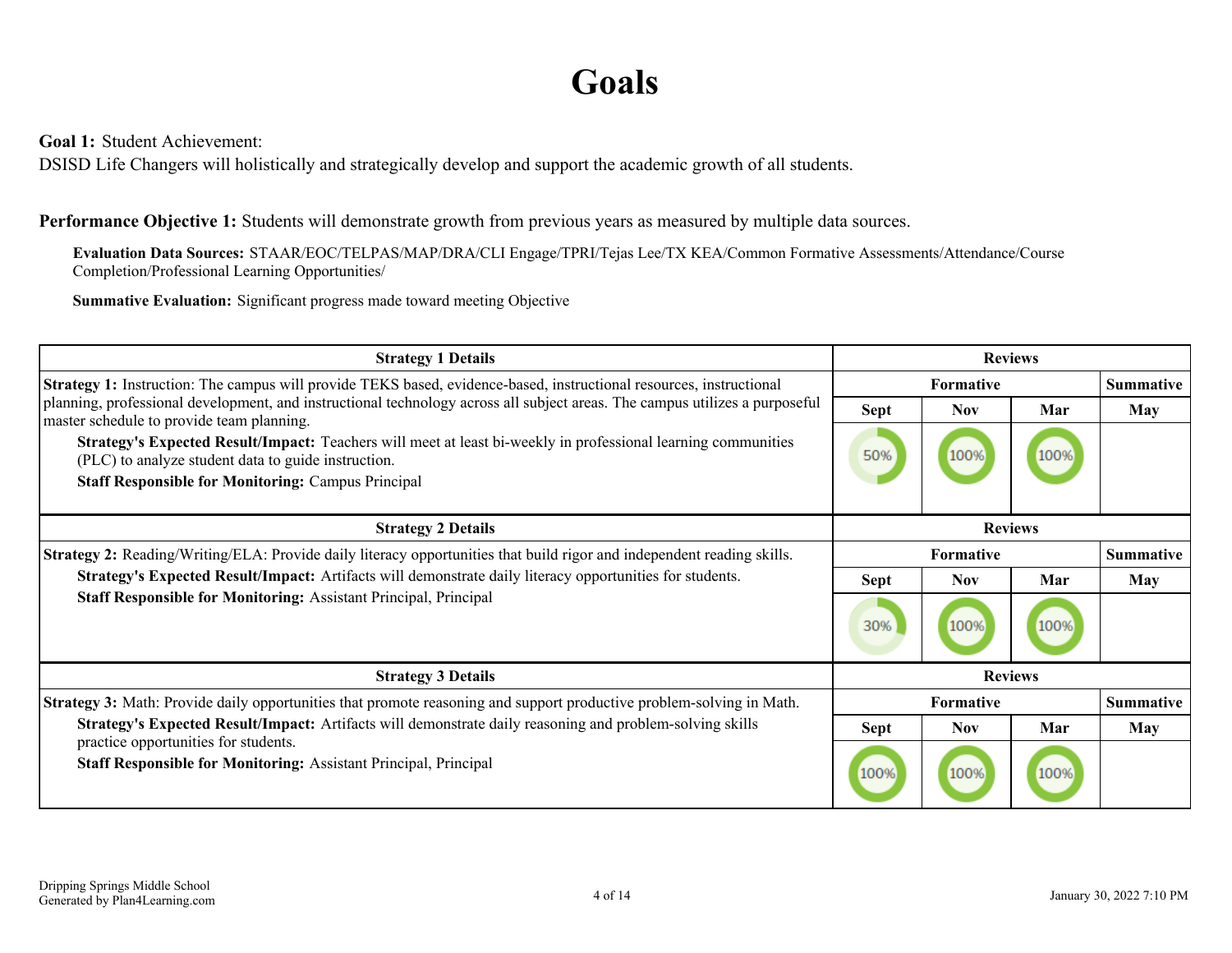| <b>Strategy 4 Details</b>                                                                                                                                                                                                                                                                                                                                                                                                                                                                                                | <b>Reviews</b> |            |                |                  |
|--------------------------------------------------------------------------------------------------------------------------------------------------------------------------------------------------------------------------------------------------------------------------------------------------------------------------------------------------------------------------------------------------------------------------------------------------------------------------------------------------------------------------|----------------|------------|----------------|------------------|
| Strategy 4: Science: Provide weekly opportunities for students to engage in hands-on learning through the use of, but not                                                                                                                                                                                                                                                                                                                                                                                                |                | Formative  |                | <b>Summative</b> |
| limited to, labs, manipulatives, kinesthetic activities, and simulations.                                                                                                                                                                                                                                                                                                                                                                                                                                                | <b>Sept</b>    | <b>Nov</b> | Mar            | <b>May</b>       |
| Strategy's Expected Result/Impact: Artifacts will demonstrate hands-on learning opportunities for students.<br>Staff Responsible for Monitoring: Assistant Principal, Principal                                                                                                                                                                                                                                                                                                                                          | 100%           | 100%       | 100%           |                  |
| <b>Strategy 5 Details</b>                                                                                                                                                                                                                                                                                                                                                                                                                                                                                                |                |            | <b>Reviews</b> |                  |
| Strategy 5: Social Studies: Provide students with the opportunity to think and behave like historians by incorporating                                                                                                                                                                                                                                                                                                                                                                                                   |                | Formative  |                | <b>Summative</b> |
| inquiry, scaffolds to the writing process, and teaching analytical skills.                                                                                                                                                                                                                                                                                                                                                                                                                                               | <b>Sept</b>    | <b>Nov</b> | Mar            | <b>May</b>       |
| Strategy's Expected Result/Impact: Artifacts will demonstrate inquiry, writing, and analytical skill practice<br>opportunities for students.<br><b>Staff Responsible for Monitoring: Assistant Principal, Principal</b>                                                                                                                                                                                                                                                                                                  | 70%            | 100%       | 100%           |                  |
| <b>Strategy 6 Details</b>                                                                                                                                                                                                                                                                                                                                                                                                                                                                                                | <b>Reviews</b> |            |                |                  |
| Strategy 6: Electives: Students will be provided opportunities to investigate and pursue a variety of learning interests.                                                                                                                                                                                                                                                                                                                                                                                                |                | Formative  |                | <b>Summative</b> |
| Strategy's Expected Result/Impact: The master schedule will demonstrate a range of learning opportunities                                                                                                                                                                                                                                                                                                                                                                                                                | <b>Sept</b>    | <b>Nov</b> | Mar            | <b>May</b>       |
| outside of the core content curriculum.<br><b>Staff Responsible for Monitoring: Assistant Principal, Principal</b>                                                                                                                                                                                                                                                                                                                                                                                                       | 100%           | 100%       | 100%           |                  |
| <b>Strategy 7 Details</b>                                                                                                                                                                                                                                                                                                                                                                                                                                                                                                |                |            | <b>Reviews</b> |                  |
| Strategy 7: Progress Monitoring: Teachers will monitor student progress through regular universal screeners for reading                                                                                                                                                                                                                                                                                                                                                                                                  |                | Formative  |                | <b>Summative</b> |
| and math while utilizing data to guide instruction. Additionally, the campus will utilize the data from STAAR Interim<br>assessments to identify students needing additional supports.                                                                                                                                                                                                                                                                                                                                   | <b>Sept</b>    | <b>Nov</b> | Mar            | <b>May</b>       |
| Strategy's Expected Result/Impact: The campus will maintain a grade-level student monitoring list and<br>teachers will analyze MAP and STAAR Interim progress data during PLCs to guide instruction.<br><b>Staff Responsible for Monitoring: Assistant Principal, Principal</b>                                                                                                                                                                                                                                          | 25%            | 25%        |                |                  |
| <b>Strategy 8 Details</b>                                                                                                                                                                                                                                                                                                                                                                                                                                                                                                |                |            | <b>Reviews</b> |                  |
| Strategy 8: Multi-Tiered System of Support (Response to Intervention): Teachers will identify struggling learners through                                                                                                                                                                                                                                                                                                                                                                                                |                | Formative  |                | <b>Summative</b> |
| the MTSS (RTI) process and provide instructional methods such as intervention/tutorials for all STAAR/EOC tested                                                                                                                                                                                                                                                                                                                                                                                                         | <b>Sept</b>    | <b>Nov</b> | Mar            | May              |
| subjects. Reading and Math Interventionists provide Tier 3 support to students that are not progressing with Tier 1 and 2<br>strategies.<br>Strategy's Expected Result/Impact: Reading and Math Interventionists will maintain a full schedule of<br>intervention and exit students in a timely manner based on their progress through the curriculum and working in<br>collaboration with the classroom teacher.<br>Staff Responsible for Monitoring: Assistant Principal, Principal, Reading and Math Interventionists | 75%            | 100%       | 100%           |                  |
|                                                                                                                                                                                                                                                                                                                                                                                                                                                                                                                          |                |            |                |                  |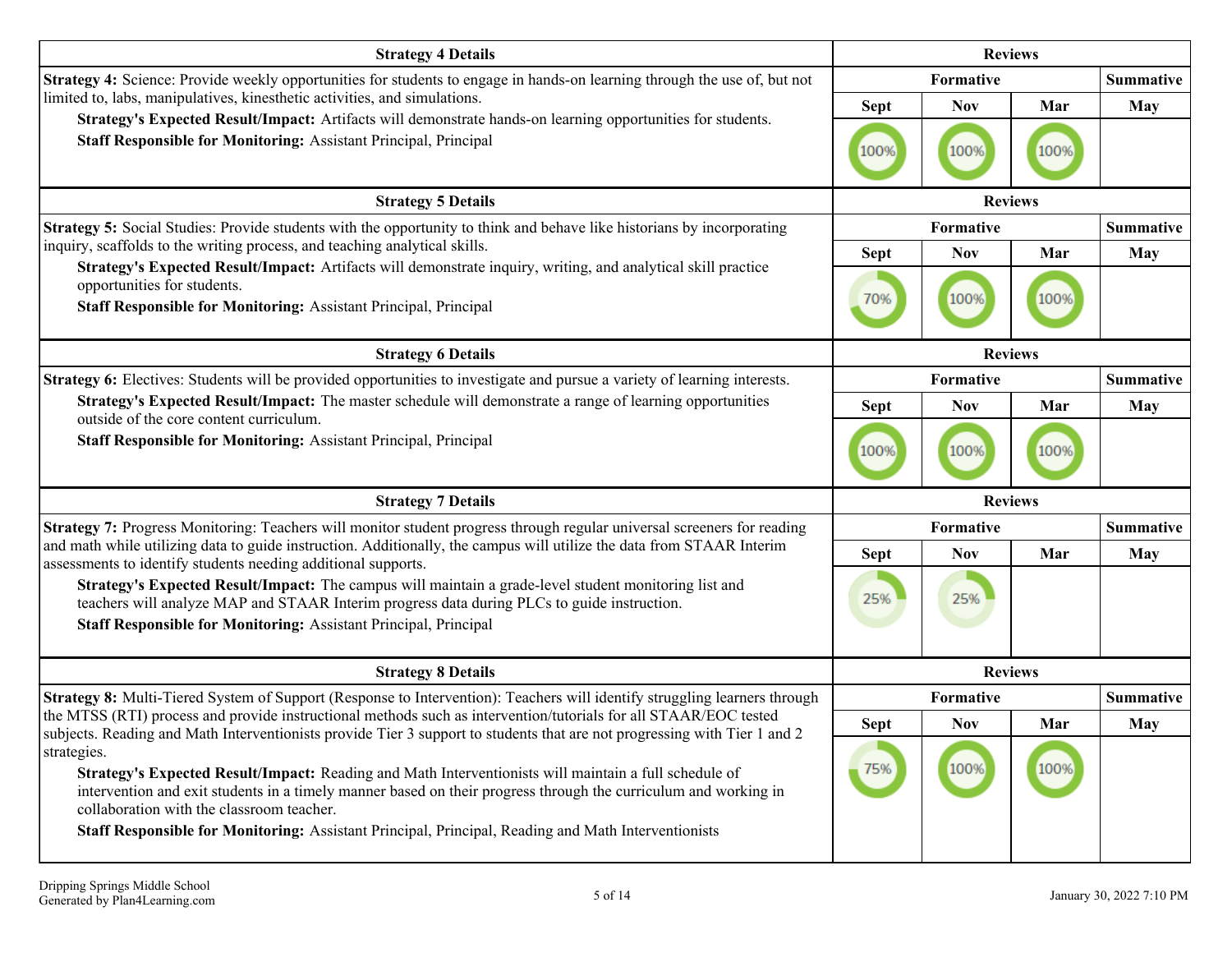| <b>Strategy 9 Details</b>                                                                                                                                                                                                                                                                                                                                    | <b>Reviews</b> |                  |                |                  |
|--------------------------------------------------------------------------------------------------------------------------------------------------------------------------------------------------------------------------------------------------------------------------------------------------------------------------------------------------------------|----------------|------------------|----------------|------------------|
| Strategy 9: Data and Assessment: The campus will utilize district assessment procedures to support teachers in the analysis                                                                                                                                                                                                                                  |                | Formative        |                | <b>Summative</b> |
| of data and in making real-time adjustments to both classroom and student-specific instruction.                                                                                                                                                                                                                                                              | <b>Sept</b>    | <b>Nov</b>       | Mar            | May              |
| Strategy's Expected Result/Impact: Teachers will meet at least bi-weekly in PLCs to analyze student data to<br>guide instruction.                                                                                                                                                                                                                            |                |                  |                |                  |
| Staff Responsible for Monitoring: Assistant Principal, Principal                                                                                                                                                                                                                                                                                             | 70%            | 75%              |                |                  |
| <b>Strategy 10 Details</b>                                                                                                                                                                                                                                                                                                                                   | <b>Reviews</b> |                  |                |                  |
| Strategy 10: English Learners: The campus will focus on the development of academic language proficiency level                                                                                                                                                                                                                                               |                | <b>Formative</b> |                | <b>Summative</b> |
| descriptions for listening, speaking, reading and writing. The campus will utilize the ESL Coordinator to provide language<br>acquisition support.                                                                                                                                                                                                           | <b>Sept</b>    | <b>Nov</b>       | Mar            | May              |
| Strategy's Expected Result/Impact: Students with beginner, intermediate, lower advanced TELPAS reading<br>scores will be scheduled in ELA/ESL pure or inclusion classes dependent on grade level with language<br>acquisition support provided by the ESL Coordinator.                                                                                       | 100%           | 100%             | 100%           |                  |
| Staff Responsible for Monitoring: Assistant Principal, Principal, ESL Coordinator                                                                                                                                                                                                                                                                            |                |                  |                |                  |
| <b>Strategy 11 Details</b>                                                                                                                                                                                                                                                                                                                                   |                |                  | <b>Reviews</b> |                  |
| Strategy 11: Special Education Services: The campus will focus on purposeful instructional planning to enhance content                                                                                                                                                                                                                                       | Formative      |                  |                | <b>Summative</b> |
| knowledge of special education teachers for increased academic achievement of students receiving services as identified<br>through the ARD process and documented in their IEP. The campus will follow district established procedures for child                                                                                                             | <b>Sept</b>    | <b>Nov</b>       | Mar            | May              |
| find, referrals and evaluations.                                                                                                                                                                                                                                                                                                                             |                |                  |                |                  |
| Strategy's Expected Result/Impact: Close the achievement gap between all students and SPED education<br>students on STAAR.                                                                                                                                                                                                                                   | 95%            | 100%             |                |                  |
| Staff Responsible for Monitoring: Assistant Principal, Principal, SPED staff                                                                                                                                                                                                                                                                                 |                |                  |                |                  |
| <b>Strategy 12 Details</b>                                                                                                                                                                                                                                                                                                                                   |                | <b>Reviews</b>   |                |                  |
| Strategy 12: Dyslexia Services: Students with dyslexia will be identified and evaluated in a timely manner.                                                                                                                                                                                                                                                  |                | Formative        |                | <b>Summative</b> |
| Accommodations and systematic instruction aligned to the requirements of the Texas Dyslexia Handbook will be provided.<br>The campus will explore the options to address the increasing number of students in the dyslexia program.                                                                                                                          | <b>Sept</b>    | <b>Nov</b>       | Mar            | May              |
| Strategy's Expected Result/Impact: The campus will monitor the schedule, increased student population in<br>dyslexia and increased student needs to address their IEP and/or 504 plan and determine the level of staffing<br>needed to be successful. 100% of students with Dyslexia will receive accommodations and instruction per their<br>Dyslexia plan. | 100%           | 100%             | 100%           |                  |
| Staff Responsible for Monitoring: Assistant Principal, Principal, Reading Interventionist                                                                                                                                                                                                                                                                    |                |                  |                |                  |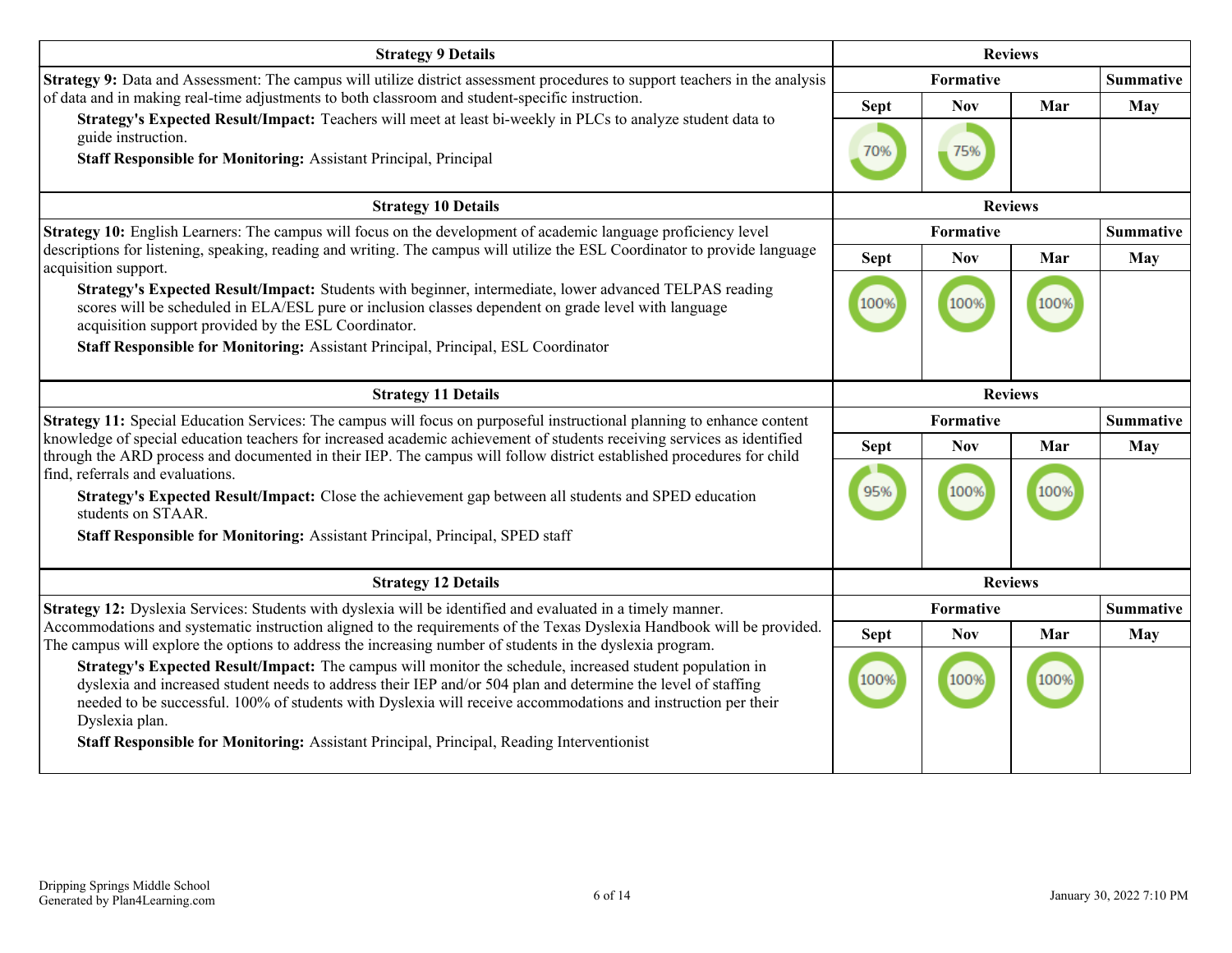| <b>Strategy 13 Details</b>                                                                                                                                                                                                                                                       | <b>Reviews</b> |            |                |                  |  |
|----------------------------------------------------------------------------------------------------------------------------------------------------------------------------------------------------------------------------------------------------------------------------------|----------------|------------|----------------|------------------|--|
| Strategy 13: 504 Services: Campus administrators will ensure documentation of student accommodations based on                                                                                                                                                                    |                | Formative  |                | <b>Summative</b> |  |
| evaluations/data and aligned directly to the student's disability. Teachers will access their student's 504 plans and<br>consistently provide the agreed upon accommodations to ensure ADA compliance for all students with disabilities. The                                    | <b>Sept</b>    | <b>Nov</b> | Mar            | May              |  |
| campus will adhere to established procedures for child find, referrals and evaluations.<br>Strategy's Expected Result/Impact: 504 Coordinator will ensure receipt of teacher feedback prior to making<br>changes to the students plan.                                           | 100%           | 100%       | 100%           |                  |  |
| Staff Responsible for Monitoring: Assistant Principal, Principal, 504 Coordinator                                                                                                                                                                                                |                |            |                |                  |  |
| <b>Strategy 14 Details</b>                                                                                                                                                                                                                                                       |                |            | <b>Reviews</b> |                  |  |
| Strategy 14: Accelerated Instruction for At-Risk Students: Accelerated instruction will be provided for all students not                                                                                                                                                         |                | Formative  |                | <b>Summative</b> |  |
| meeting the minimum standard on state assessments. These supplemental instructional opportunities can be provided by<br>enrichment classes and other methods during the school year and/or during summer school programs.                                                        | <b>Sept</b>    | <b>Nov</b> | Mar            | <b>May</b>       |  |
| Strategy's Expected Result/Impact: Students that do not meet the minimum standard on the state assessment<br>will be scheduled for accelerated instruction prior to a subsequent attempt on the assessment or students will be<br>offered to attend summer school.               |                | 1009       |                |                  |  |
| <b>Staff Responsible for Monitoring: Assistant Principal, Principal</b>                                                                                                                                                                                                          |                |            |                |                  |  |
| <b>Strategy 15 Details</b>                                                                                                                                                                                                                                                       |                |            | <b>Reviews</b> |                  |  |
| Strategy 15: Gifted and Talented: Teachers of G/T students will receive the appropriate amount of professional                                                                                                                                                                   |                | Formative  |                | <b>Summative</b> |  |
| development (30 hours initial training, 6-hour annual update). The campus will adhere to established guidelines for GT<br>nominations, screening, selection and placement.                                                                                                       | <b>Sept</b>    | <b>Nov</b> | Mar            | May              |  |
| Strategy's Expected Result/Impact: 100% of teachers will complete the G/T training requirements for the<br>academic year.<br>Staff Responsible for Monitoring: Assistant Principal, Principal, Instructional Facilitator                                                         | 90%            | 100%       | 100%           |                  |  |
| <b>Strategy 16 Details</b>                                                                                                                                                                                                                                                       |                |            | <b>Reviews</b> |                  |  |
| Strategy 16: Technology: The campus will provide innovative practices such as blended learning, to enhance digital                                                                                                                                                               |                | Formative  |                | <b>Summative</b> |  |
| citizenship, implement technology and digital learning lessons while delivering instruction. The campus provides access to                                                                                                                                                       | <b>Sept</b>    | <b>Nov</b> | Mar            | May              |  |
| technology (hardware and software) for the purposes of teaching and learning for students and staff.<br>Strategy's Expected Result/Impact: 100% of students in need of hardware will be provided the resources and<br>100% of students will participate in their Canvas courses. | 100%           | 100%       |                |                  |  |
| Staff Responsible for Monitoring: Assistant Principal, Principal, Facilitator of Learning and Innovation                                                                                                                                                                         |                |            |                |                  |  |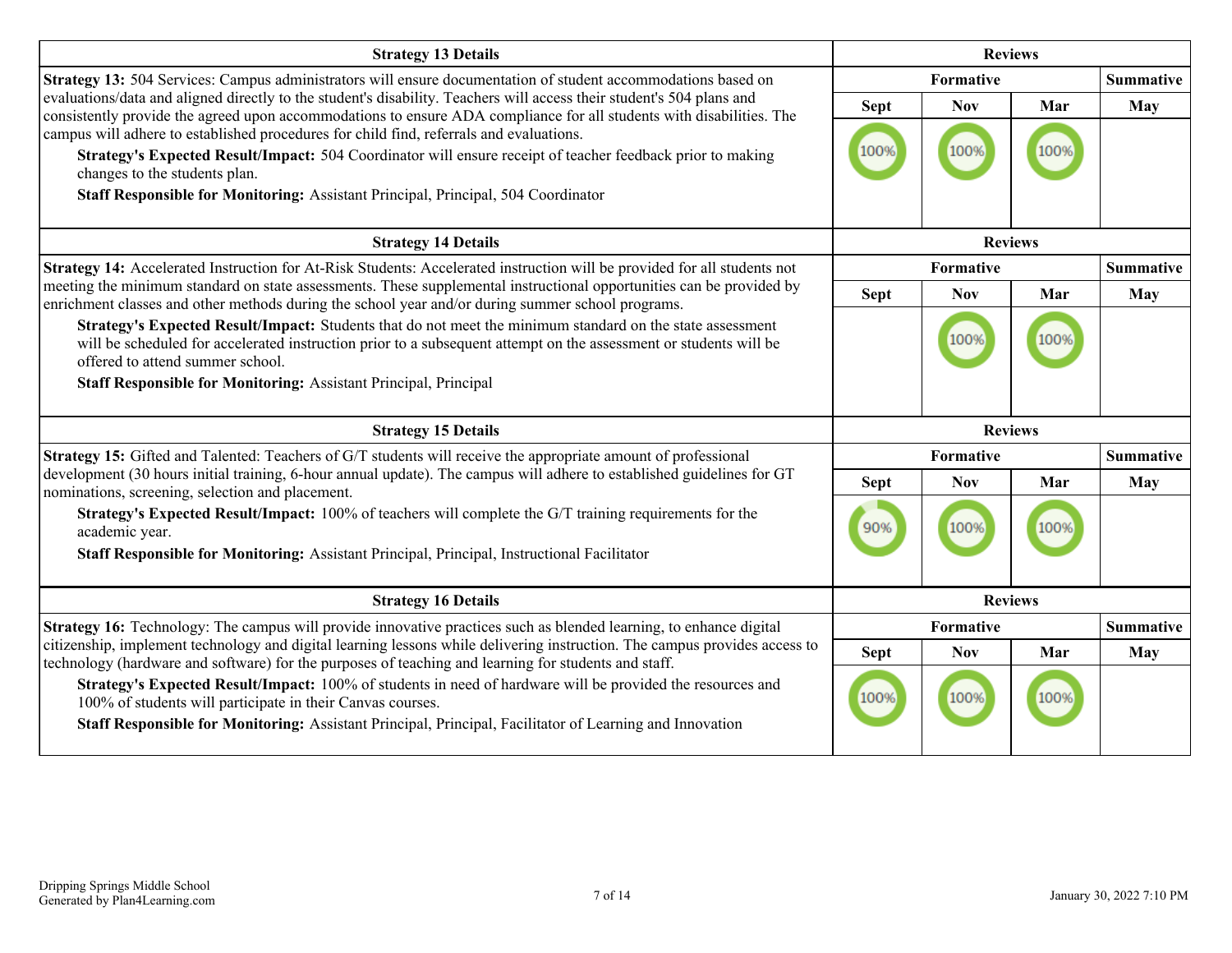<span id="page-7-0"></span>

| <b>Strategy 17 Details</b>                                                                                                                                                                                                              | <b>Reviews</b> |            |                |                  |
|-----------------------------------------------------------------------------------------------------------------------------------------------------------------------------------------------------------------------------------------|----------------|------------|----------------|------------------|
| Strategy 17: Successful Transitions: The campus provides academic counseling support services to middle school students                                                                                                                 |                | Formative  |                | <b>Summative</b> |
| transitioning to the high school campus.                                                                                                                                                                                                | <b>Sept</b>    | <b>Nov</b> | Mar            | May              |
| Strategy's Expected Result/Impact: Middle school and high school counselors will collaborate to provide<br>student support in their transition to high school, including but not limited to course selection and four-year<br>planning. |                | 50%        |                |                  |
| Staff Responsible for Monitoring: Principal, Assistant Principals, Counselors, SPED staff                                                                                                                                               |                |            |                |                  |
| <b>Strategy 18 Details</b>                                                                                                                                                                                                              |                |            | <b>Reviews</b> |                  |
| Strategy 18: Increasing Attendance, Drop-Out Prevention: The campus will monitor attendance to provide intervention,                                                                                                                    |                | Formative  |                | <b>Summative</b> |
| supports and a plan for the school year.                                                                                                                                                                                                | <b>Sept</b>    | <b>Nov</b> | Mar            | <b>May</b>       |
| Strategy's Expected Result/Impact: A drop-out prevention list will be maintained regarding student<br>attendance, grades, and teacher and parent communication.                                                                         |                |            |                |                  |
| <b>Staff Responsible for Monitoring: Assistant Principal, Principal</b>                                                                                                                                                                 |                |            |                |                  |
|                                                                                                                                                                                                                                         |                |            |                |                  |
| <b>Strategy 19 Details</b>                                                                                                                                                                                                              |                |            | <b>Reviews</b> |                  |
| Strategy 19: DAEP: The campus will monitor performance data of students served in the DAEP including student groups                                                                                                                     |                | Formative  |                | <b>Summative</b> |
| served, attendance rates, pre- post- assessment results, dropout rates, graduation rates and recidivism rates.                                                                                                                          | <b>Sept</b>    | <b>Nov</b> | Mar            | May              |
| Strategy's Expected Result/Impact: Data will be monitored through consistent communication with DAEP<br>staff.                                                                                                                          |                |            |                |                  |
| Staff Responsible for Monitoring: Assistant Principal, Principal, DAEP Coordinator                                                                                                                                                      | 75%            | 80%        |                |                  |
| <b>Strategy 20 Details</b>                                                                                                                                                                                                              |                |            | <b>Reviews</b> |                  |
| Strategy 20: Gifted and Talented: Students are provided the opportunity to learn in a sheltered GT course or section.                                                                                                                   |                | Formative  |                | <b>Summative</b> |
| Strategy's Expected Result/Impact: The master schedule will reflect an opportunity for students to elect to                                                                                                                             | <b>Sept</b>    | <b>Nov</b> | Mar            | May              |
| participate in the GT course or section.                                                                                                                                                                                                |                |            |                |                  |
| <b>Staff Responsible for Monitoring: Assistant Principal, Principal</b>                                                                                                                                                                 | 50%            |            |                |                  |
| 100%<br>0%<br>Accomplished<br>Continue/Modify<br>No Progress                                                                                                                                                                            | Discontinue    |            |                |                  |

**Goal 2:** Staff Quality, Recruitment, and Retention:

Support the vision and mission of the district by placing a Life Changer in every position.

**Performance Objective 1:** The campus will hire high-quality staff, highly qualified paraprofessionals and develop, empower and sustain leaders who are committed to the vision and mission of the district.

**Evaluation Data Sources:** Paraprofessional Compliance Report, TEA Equity Plan, Retention Reports, ADDs data, Increased Student Achievement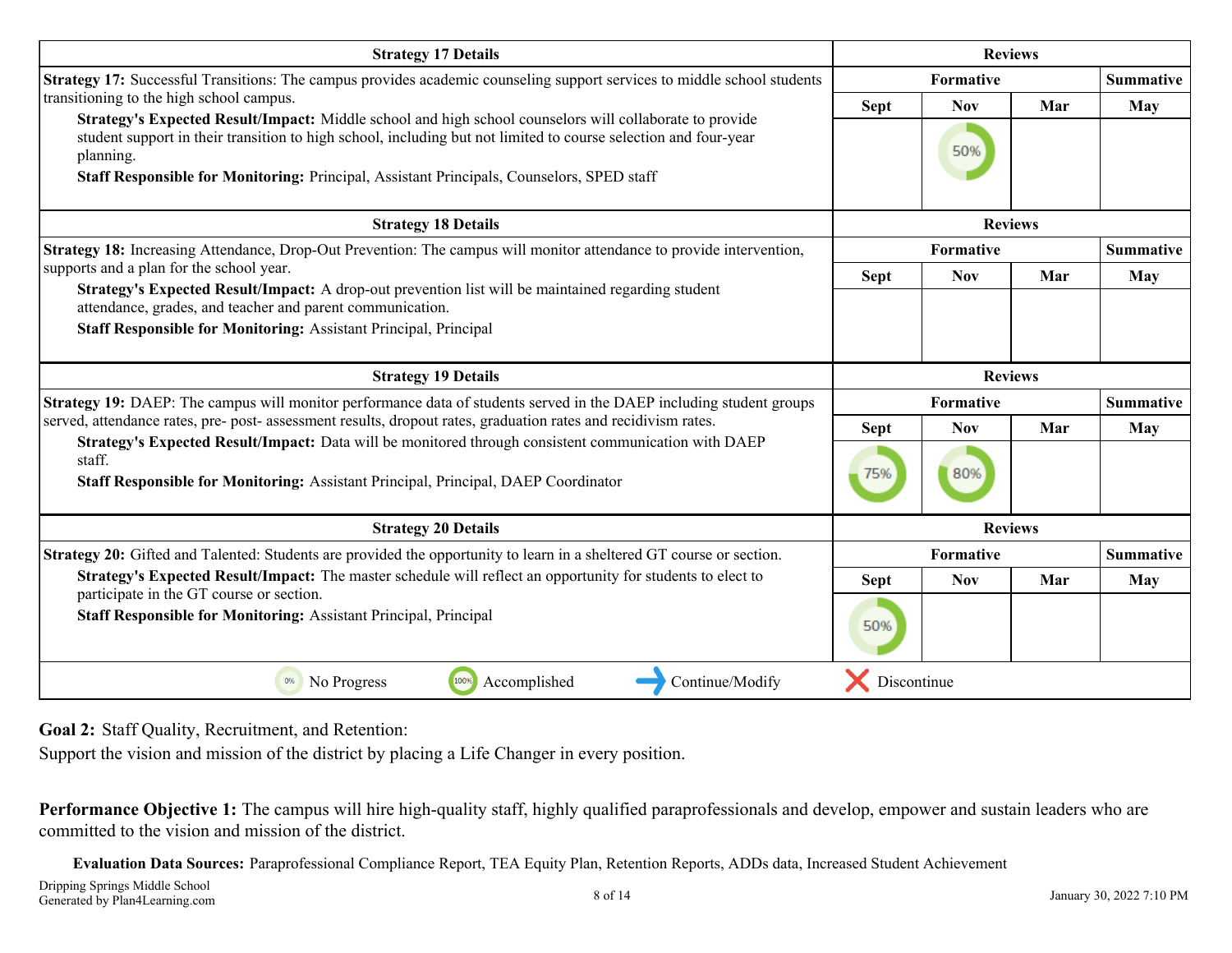<span id="page-8-0"></span>

| <b>Strategy 1 Details</b>                                                                                                                                                                                                                                                                                                                                                                             | <b>Reviews</b>   |            |     |                  |
|-------------------------------------------------------------------------------------------------------------------------------------------------------------------------------------------------------------------------------------------------------------------------------------------------------------------------------------------------------------------------------------------------------|------------------|------------|-----|------------------|
| <b>Strategy 1:</b> Attract/Retain Staff: The campus will attract and retain highly qualified teachers for instruction and                                                                                                                                                                                                                                                                             |                  | Formative  |     | <b>Summative</b> |
| intervention/tutorials. The teacher mentoring system will be used to support and retain teachers.                                                                                                                                                                                                                                                                                                     | <b>Sept</b>      | <b>Nov</b> | Mar | May              |
| Strategy's Expected Result/Impact: 100% of leaving staff will do so without reporting negative campus-based<br>contributing factors. New teachers will be partnered with a mentor to guide them throughout the school year.<br>Campus hiring committees review and interview candidates using the clearly articulated guidelines.<br>Staff Responsible for Monitoring: Assistant Principal, Principal | 50%              | 90%        |     |                  |
| <b>Strategy 2 Details</b>                                                                                                                                                                                                                                                                                                                                                                             | <b>Reviews</b>   |            |     |                  |
| <b>Strategy 2:</b> Professional Development: The campus will provide information and access to professional development for                                                                                                                                                                                                                                                                           | <b>Formative</b> |            |     | <b>Summative</b> |
| teachers, administrators, paraprofessionals, and other staff as needed.                                                                                                                                                                                                                                                                                                                               | <b>Sept</b>      | <b>Nov</b> | Mar | May              |
| Strategy's Expected Result/Impact: The campus will provide meaningful staff development in alignment with<br>campus and district goals.<br><b>Staff Responsible for Monitoring: Principal</b>                                                                                                                                                                                                         | 65%              | 65%        |     |                  |
| Accomplished<br>Continue/Modify<br>No Progress<br>0%<br>100%                                                                                                                                                                                                                                                                                                                                          | Discontinue      |            |     |                  |

**Goal 3:** School Culture, Communication, and Compliance:

All students will be educated in a safe environment that promotes collaborative and positive communication within the organization that effectively and efficiently manages operational, programmatic, and fiscal compliance.

**Performance Objective 1:** The campus will ensure campus/district safety, engage parents and families in frequent and ongoing communications, and utilize fiscal transparency.

**Evaluation Data Sources:** Incident Reports, Budgets, Communications, Surveys

| <b>Strategy 1 Details</b>                                                                                                                                                                                                                         | <b>Reviews</b> |                  |     |                  |
|---------------------------------------------------------------------------------------------------------------------------------------------------------------------------------------------------------------------------------------------------|----------------|------------------|-----|------------------|
| <b>Strategy 1:</b> Goal Setting (CNA/CIP): The campus has an established site-based decision making committee that focuses on                                                                                                                     |                | <b>Formative</b> |     | <b>Summative</b> |
| the campus improvement planning process, and carries out responsibilities such as, but not limited to, the campus calendar,<br>professional development plans, budgets, accountability requirements, drop-out and attendance rates, Federal/state | <b>Sept</b>    | Nov              | Mar | <b>May</b>       |
| requirements, etc.<br>Strategy's Expected Result/Impact: The campus will adhere to all district, state, and federal requirements.<br><b>Staff Responsible for Monitoring: Assistant Principal, Principal</b>                                      | 100%           | 100%             |     |                  |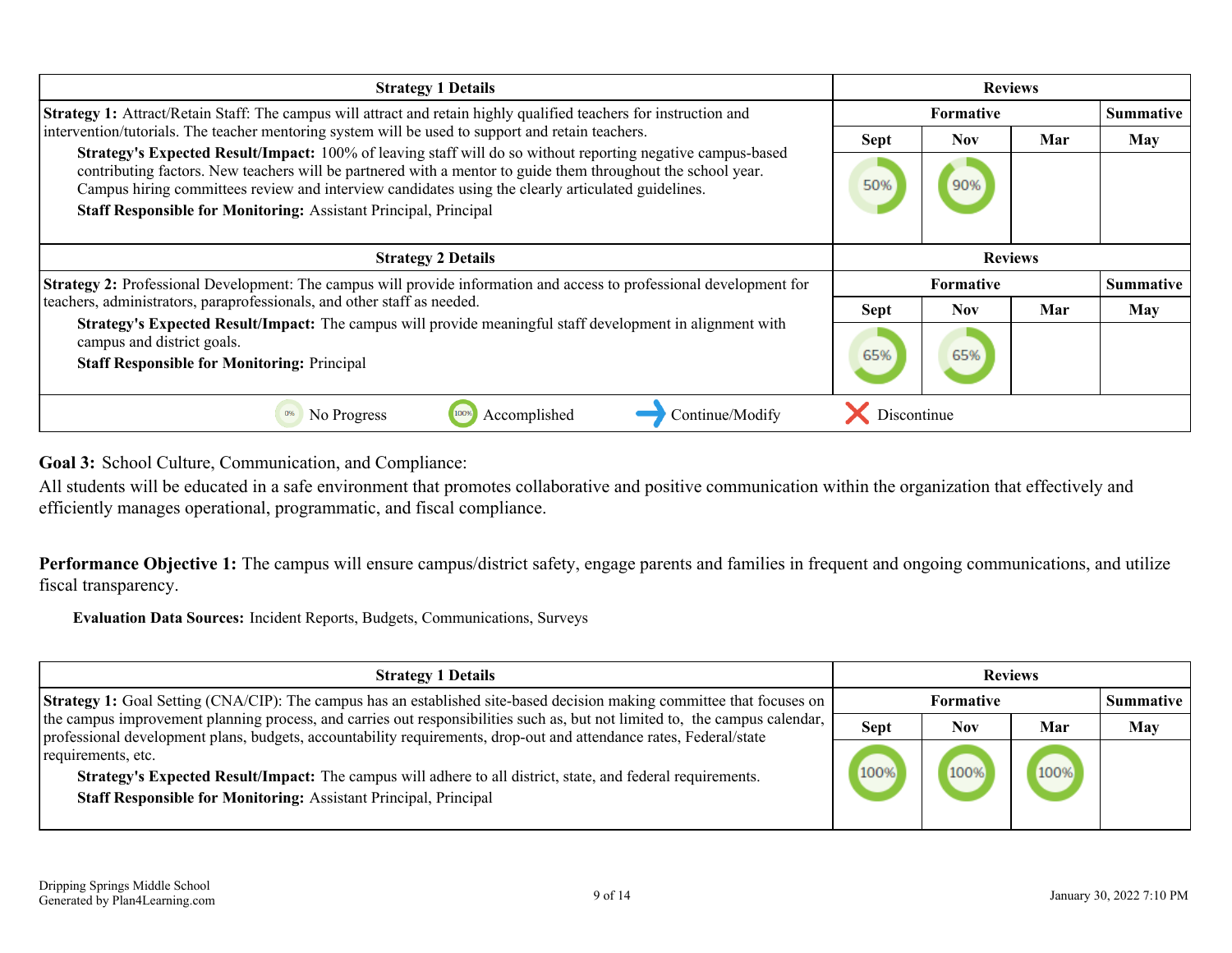| <b>Strategy 2 Details</b>                                                                                                                                                                                                                                                                                                                                                         | <b>Reviews</b> |                |      |                  |
|-----------------------------------------------------------------------------------------------------------------------------------------------------------------------------------------------------------------------------------------------------------------------------------------------------------------------------------------------------------------------------------|----------------|----------------|------|------------------|
| <b>Strategy 2:</b> Fiscal Compliance: To increase program effectiveness, eliminate duplication, and reduce fragmentation of                                                                                                                                                                                                                                                       |                | Formative      |      | <b>Summative</b> |
| instructional programs, the campus will coordinate with the district in regards to budgets and federal (TI, TII, TIII, TIV),<br>state (SCE, SAMP), and local funds to provide appropriate programs, instruction, and services to all students while                                                                                                                               | <b>Sept</b>    | <b>Nov</b>     | Mar  | May              |
| maximizing the impact of available resources.                                                                                                                                                                                                                                                                                                                                     |                |                |      |                  |
| Strategy's Expected Result/Impact: Campus will work with central office to establish campus budget.                                                                                                                                                                                                                                                                               | 100%           | 100%           |      |                  |
| <b>Staff Responsible for Monitoring: Campus Principal</b>                                                                                                                                                                                                                                                                                                                         |                |                |      |                  |
|                                                                                                                                                                                                                                                                                                                                                                                   |                |                |      |                  |
| <b>Strategy 3 Details</b>                                                                                                                                                                                                                                                                                                                                                         |                | <b>Reviews</b> |      |                  |
| <b>Strategy 3:</b> Public Meeting: The campus holds an annual public meeting upon receipt of campus ratings from the Texas                                                                                                                                                                                                                                                        |                | Formative      |      | <b>Summative</b> |
| Education Agency regarding performance and the campus improvement plan.<br>Strategy's Expected Result/Impact: The campus will adhere to the requirement.                                                                                                                                                                                                                          | <b>Sept</b>    | <b>Nov</b>     | Mar  | <b>May</b>       |
| <b>Staff Responsible for Monitoring: Principal</b>                                                                                                                                                                                                                                                                                                                                |                |                |      |                  |
|                                                                                                                                                                                                                                                                                                                                                                                   |                |                |      |                  |
| <b>Strategy 4 Details</b>                                                                                                                                                                                                                                                                                                                                                         |                | <b>Reviews</b> |      |                  |
| Strategy 4: Student Safety: The campus will utilize district aligned communication channels with area emergency                                                                                                                                                                                                                                                                   |                | Formative      |      | <b>Summative</b> |
| operations departments, provide training, manage security coverage, update the Emergency Operations Procedures, and                                                                                                                                                                                                                                                               | <b>Sept</b>    | <b>Nov</b>     | Mar  | <b>May</b>       |
| conduct safety/security audits. Equipment, hardware and software updates will be acquired as needed to enhance campus<br>security measures. The campus will conduct safety drills, require visitor sign in and badges, ensure perimeter doors are<br>locked and other precautions, as necessary.<br>Strategy's Expected Result/Impact: Campus will adhere to all safety measures. | 100%           | 100%           | 100% |                  |
| <b>Staff Responsible for Monitoring: Assistant Principal</b>                                                                                                                                                                                                                                                                                                                      |                |                |      |                  |
| <b>Strategy 5 Details</b>                                                                                                                                                                                                                                                                                                                                                         |                | <b>Reviews</b> |      |                  |
| <b>Strategy 5:</b> Student Council: The campus will activate student leaders to support the campus culture.                                                                                                                                                                                                                                                                       |                | Formative      |      | <b>Summative</b> |
| Strategy's Expected Result/Impact: The student council will regularly support students and teachers to feel                                                                                                                                                                                                                                                                       | <b>Sept</b>    | <b>Nov</b>     | Mar  | May              |
| welcome and safe on campus by identifying areas of improvement, communicating with the campus<br>administration, and advocating for their peers.<br>Staff Responsible for Monitoring: Assistant Principal, Principal                                                                                                                                                              | 100%           | 100%           | 0%   |                  |
| <b>Strategy 6 Details</b>                                                                                                                                                                                                                                                                                                                                                         |                | <b>Reviews</b> |      |                  |
| <b>Strategy 6:</b> Tiger Totes: The counseling team contribute to the campus culture by identifying students in need of nutrition                                                                                                                                                                                                                                                 |                | Formative      |      | <b>Summative</b> |
| support and creating solutions to ensure students have access to resources.                                                                                                                                                                                                                                                                                                       | <b>Sept</b>    | <b>Nov</b>     | Mar  | <b>May</b>       |
| Strategy's Expected Result/Impact: The counseling team will identify students in need of nutrition support and<br>provide students with weekly supplies.<br><b>Staff Responsible for Monitoring: Principal</b>                                                                                                                                                                    | 100%           | 100%           | 100% |                  |
| 100%<br>Accomplished<br>Continue/Modify<br>No Progress<br>0%                                                                                                                                                                                                                                                                                                                      | Discontinue    |                |      |                  |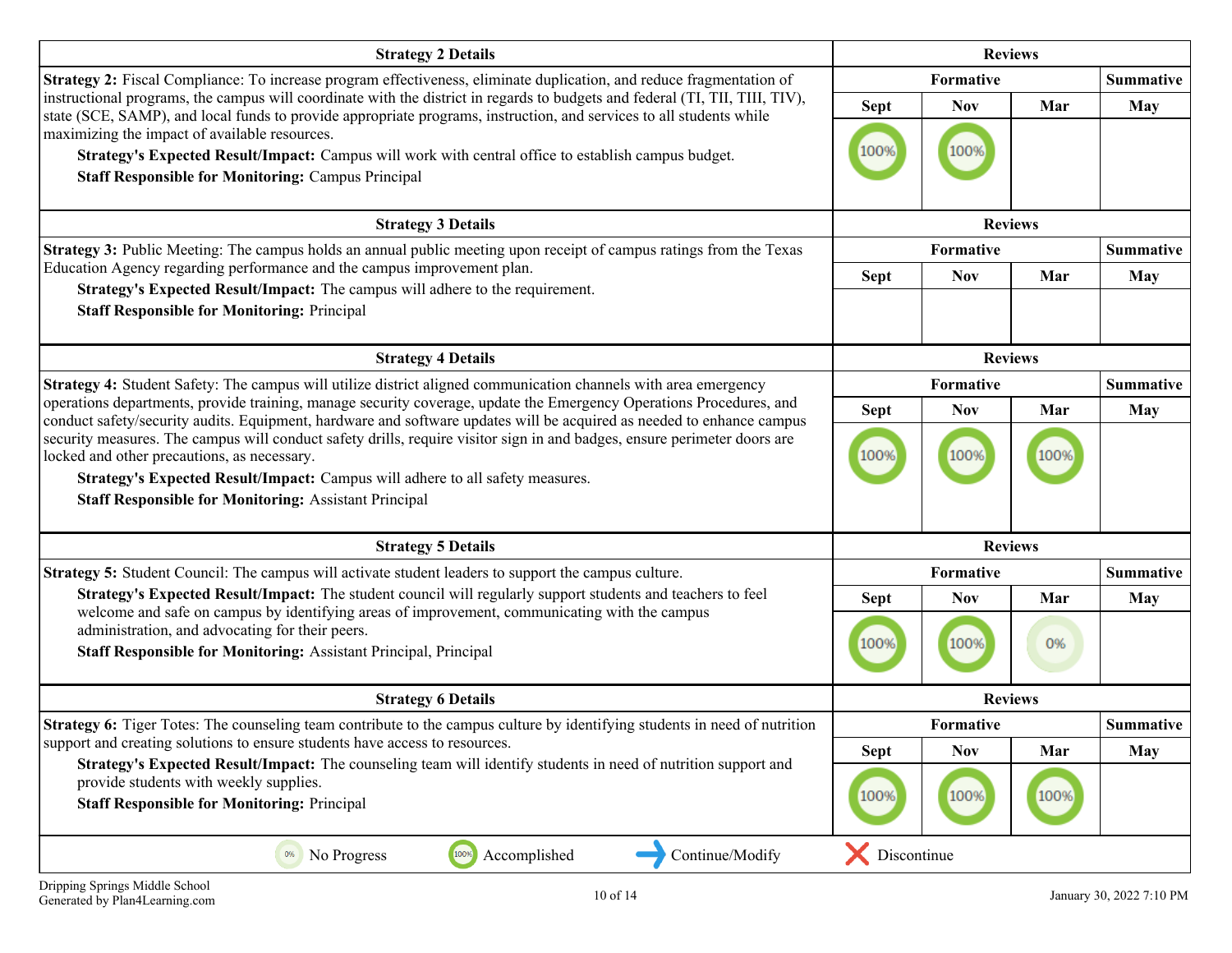<span id="page-10-0"></span>**Goal 4:** Social-Emotional, Mental, and Health Wellness:

DSISD will support and enhance students' social and emotional skills, attitudes, relationships, academic performance, and perceptions of classroom and school climate through comprehensive social-emotional/counseling and health wellness programs designed to address student needs.

**Performance Objective 1:** Promote social-emotional, mental, and health wellness for all students by increasing access to developed responsive support services as measured by surveys and feedback from students, parents, and staff.

**Evaluation Data Sources:** Survey data, response plans, counselor/MHP support data/MTSS operational reports,

| <b>Strategy 1 Details</b>                                                                                                                                                                                                                                                                                                                                            | <b>Reviews</b>   |                  |      |                  |
|----------------------------------------------------------------------------------------------------------------------------------------------------------------------------------------------------------------------------------------------------------------------------------------------------------------------------------------------------------------------|------------------|------------------|------|------------------|
| <b>Strategy 1:</b> Early Intervention: The campus will follow the district provided comprehensive school counseling program and                                                                                                                                                                                                                                      |                  | Formative        |      | <b>Summative</b> |
| guidance services to support identified student needs regarding early mental health intervention, suicide prevention, dating<br>violence, conflict resolution, use of tobacco, and drug/violence prevention/intervention. The district will integrate best                                                                                                           | <b>Sept</b>      | <b>Nov</b>       | Mar  | <b>May</b>       |
| practices on positive behavior interventions and support, grief-informed and trauma-informed care.<br>Strategy's Expected Result/Impact: Students will receive services and interventions related to their presented<br>needs. Social, emotional, and academic growth will result in this responsive approach.<br><b>Staff Responsible for Monitoring: Principal</b> | 90%              | 90%              |      |                  |
|                                                                                                                                                                                                                                                                                                                                                                      |                  |                  |      |                  |
| <b>Strategy 2 Details</b>                                                                                                                                                                                                                                                                                                                                            |                  |                  |      |                  |
| <b>Strategy 2:</b> Addressing Abuse: The campus will adhere to the district policy addressing sexual abuse, sex trafficking, and                                                                                                                                                                                                                                     | <b>Formative</b> |                  |      | <b>Summative</b> |
| other maltreatment of children which includes methods for staff, student and parent awareness including prevention<br>techniques and warning signs of victims, actions for the safety and counseling of the victims and CPS reporting by staff and                                                                                                                   | <b>Sept</b>      | <b>Nov</b>       | Mar  | May              |
| administrators.<br>Strategy's Expected Result/Impact: Equipping staff and all stakeholders with professional development will<br>assist with understanding, identifying, and responding to child maltreatment.<br><b>Staff Responsible for Monitoring: Principal</b>                                                                                                 | 100%             | 100%             | 100% |                  |
| <b>Strategy 3 Details</b>                                                                                                                                                                                                                                                                                                                                            |                  | <b>Reviews</b>   |      |                  |
| Strategy 3: Anti-Bullying: The campus will ensure that the discipline management program provides for prevention,                                                                                                                                                                                                                                                    |                  | <b>Formative</b> |      | <b>Summative</b> |
| intervention, and education concerning unwanted physical and/or verbal aggression, sexual harassment, cyber-bullying,<br>bullying harassment on campus, school grounds, and in school vehicles. The district maintains an anti-bullying policy and                                                                                                                   | <b>Sept</b>      | <b>Nov</b>       | Mar  | May              |
| will increase student awareness of the tip line.<br>Strategy's Expected Result/Impact: Bullying referrals will decrease as a result of the bullying protocols and<br>policy adherence by students and staff.<br><b>Staff Responsible for Monitoring: Principal</b>                                                                                                   | 50%              | 45%              |      |                  |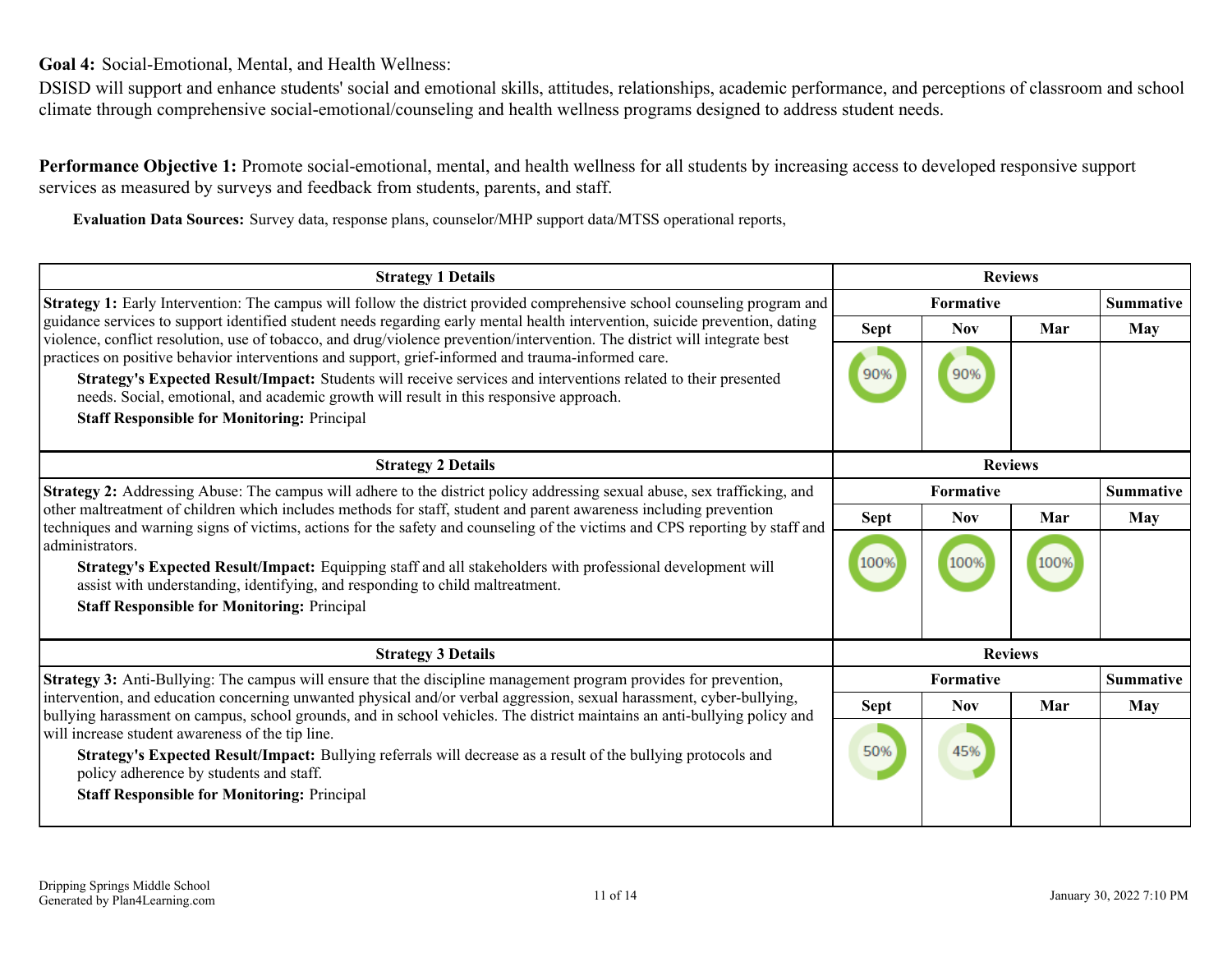<span id="page-11-0"></span>

| <b>Strategy 4 Details</b>                                                                                                                                                                                          | <b>Reviews</b> |            |     |                  |
|--------------------------------------------------------------------------------------------------------------------------------------------------------------------------------------------------------------------|----------------|------------|-----|------------------|
| <b>Strategy 4:</b> SEL: Build capacity with teacher professional development of SEL and additional professional counseling                                                                                         |                | Formative  |     | <b>Summative</b> |
| support within the district to address instructional loss, isolation, and anticipated increase in emotional distress as a result of<br>the pandemic.                                                               | <b>Sept</b>    | <b>Nov</b> | Mar | May              |
| <b>Strategy's Expected Result/Impact:</b><br>Data showing increases in student sense of belonging, resilience, and self-awareness skills. Academic<br>achievement will increase.                                   | 100%           | 100%       | 5%  |                  |
| <b>Staff Responsible for Monitoring: Principal</b>                                                                                                                                                                 |                |            |     |                  |
|                                                                                                                                                                                                                    |                |            |     |                  |
|                                                                                                                                                                                                                    | <b>Reviews</b> |            |     |                  |
| <b>Strategy 5 Details</b>                                                                                                                                                                                          |                |            |     |                  |
| <b>Strategy 5:</b> SEL: The campus will follow the district's TEKS-aligned comprehensive counseling curriculum that includes                                                                                       |                | Formative  |     | <b>Summative</b> |
| supports for elementary and secondary campuses.                                                                                                                                                                    | <b>Sept</b>    | <b>Nov</b> | Mar | May              |
| Strategy's Expected Result/Impact: Utilization of social-emotional curriculum supports within lesson design.<br>Learner growth as indicated through surveys.<br><b>Staff Responsible for Monitoring: Principal</b> | 100%           | 100%       | 0%  |                  |

**Goal 5:** Parent Engagement:

DSISD will increase parent engagement and stakeholder involvement at both the campus and district level by making families feel welcomed through building meaningful connections and increased communication throughout the district and on all campuses.

Performance Objective 1: An increase in parental engagement through participation in campus/district events, positive connections to campus/district with an increase in overall communication throughout the district.

**Evaluation Data Sources:** Culture/Climate Survey results, sign-in sheets for district/campus events.

| <b>Strategy 1 Details</b>                                                                                                                                                                                                                     | <b>Reviews</b> |            |      |                  |
|-----------------------------------------------------------------------------------------------------------------------------------------------------------------------------------------------------------------------------------------------|----------------|------------|------|------------------|
| Strategy 1: Parent and Family Engagement: The campus will educate and inform families about campus/district programs                                                                                                                          |                | Formative  |      | <b>Summative</b> |
| and services prior to the event to build capacity, understanding, and importance of parent and family engagement. A variety<br>of communication methods will be used, in a language that parent can understand, including, but not limited to | <b>Sept</b>    | <b>Nov</b> | Mar  | <b>May</b>       |
| websites/social media, emails, school marquee, local newspaper communications, meet the teacher night, open house, report  <br>card pickup, parent/guardian meetings, etc.                                                                    |                | 100%       | 100% |                  |
| Strategy's Expected Result/Impact: Increased participation in events and programs noted in sign-in sheets.<br>Use of climate/culture survey data along with website analytics will support feedback on implementation.                        |                |            |      |                  |
| <b>Staff Responsible for Monitoring: Principal</b>                                                                                                                                                                                            |                |            |      |                  |
|                                                                                                                                                                                                                                               |                |            |      |                  |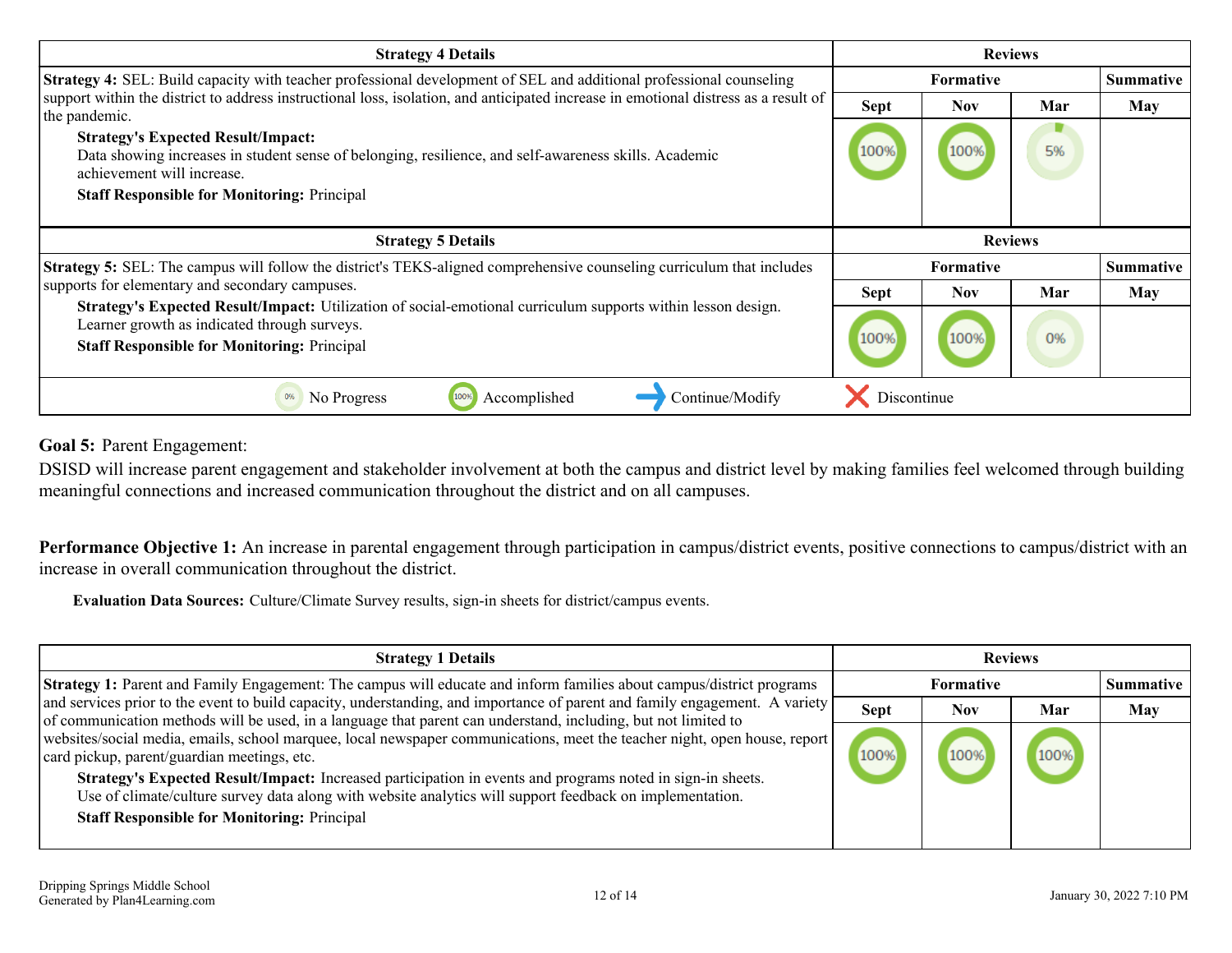| <b>Strategy 2 Details</b>                                                                                                                                                                                                                                                                                                                                                                                                                                     | <b>Reviews</b>   |     |      |                  |
|---------------------------------------------------------------------------------------------------------------------------------------------------------------------------------------------------------------------------------------------------------------------------------------------------------------------------------------------------------------------------------------------------------------------------------------------------------------|------------------|-----|------|------------------|
| Strategy 2: Communicating Student Achievement to Parents: The campus will provide consistent, timely, and accurate                                                                                                                                                                                                                                                                                                                                            | <b>Formative</b> |     |      | <b>Summative</b> |
| communication to parents on individual student achievement data through a variety of methods such as, but not limited to<br>student work samples, progress report updates, report cards, parent-teacher conferences, phone calls, etc.<br>Strategy's Expected Result/Impact: Increased partnerships with parents and families and an increase in student<br>achievement and supporting the whole child.<br><b>Staff Responsible for Monitoring: Principal</b> |                  | Nov | Mar  | <b>May</b>       |
|                                                                                                                                                                                                                                                                                                                                                                                                                                                               |                  | 95% | 100% |                  |
| Continue/Modify<br>Accomplished<br>No Progress                                                                                                                                                                                                                                                                                                                                                                                                                | Discontinue      |     |      |                  |

**Goal 5:** Parent Engagement:

DSISD will increase parent engagement and stakeholder involvement at both the campus and district level by making families feel welcomed through building meaningful connections and increased communication throughout the district and on all campuses.

**Performance Objective 2:** Increase communication initiatives to strengthen open and transparent two-way communication with all stakeholders.

**Evaluation Data Sources:** Utilize data from relevant surveys and feedback, sign-in sheets, community feedback.

| <b>Strategy 1 Details</b>                                                                                                                                                                                                                                                                                                            | <b>Reviews</b>   |                  |     |                  |
|--------------------------------------------------------------------------------------------------------------------------------------------------------------------------------------------------------------------------------------------------------------------------------------------------------------------------------------|------------------|------------------|-----|------------------|
| <b>Strategy 1:</b> Increase opportunities for authentic engagement of parents, residents, community members, and business<br>partners.<br>Strategy's Expected Result/Impact: Review of increased partnerships and engagement through events,<br>promotions, social media, etc.<br><b>Staff Responsible for Monitoring: Principal</b> | <b>Formative</b> |                  |     | Summative        |
|                                                                                                                                                                                                                                                                                                                                      | <b>Sept</b>      | <b>Nov</b>       | Mar | May              |
|                                                                                                                                                                                                                                                                                                                                      | 90%              | 90%              |     |                  |
|                                                                                                                                                                                                                                                                                                                                      |                  |                  |     |                  |
| <b>Strategy 2 Details</b>                                                                                                                                                                                                                                                                                                            |                  | <b>Reviews</b>   |     |                  |
| Strategy 2: Ensure transparency, clarity, frequency, and timeliness of internal and external communications.                                                                                                                                                                                                                         |                  | <b>Formative</b> |     | <b>Summative</b> |
| Strategy's Expected Result/Impact: Increased clarity and consistency with district and school communication<br>as evidenced through community and climate surveys and feedback.                                                                                                                                                      | <b>Sept</b>      | <b>Nov</b>       | Mar | <b>May</b>       |